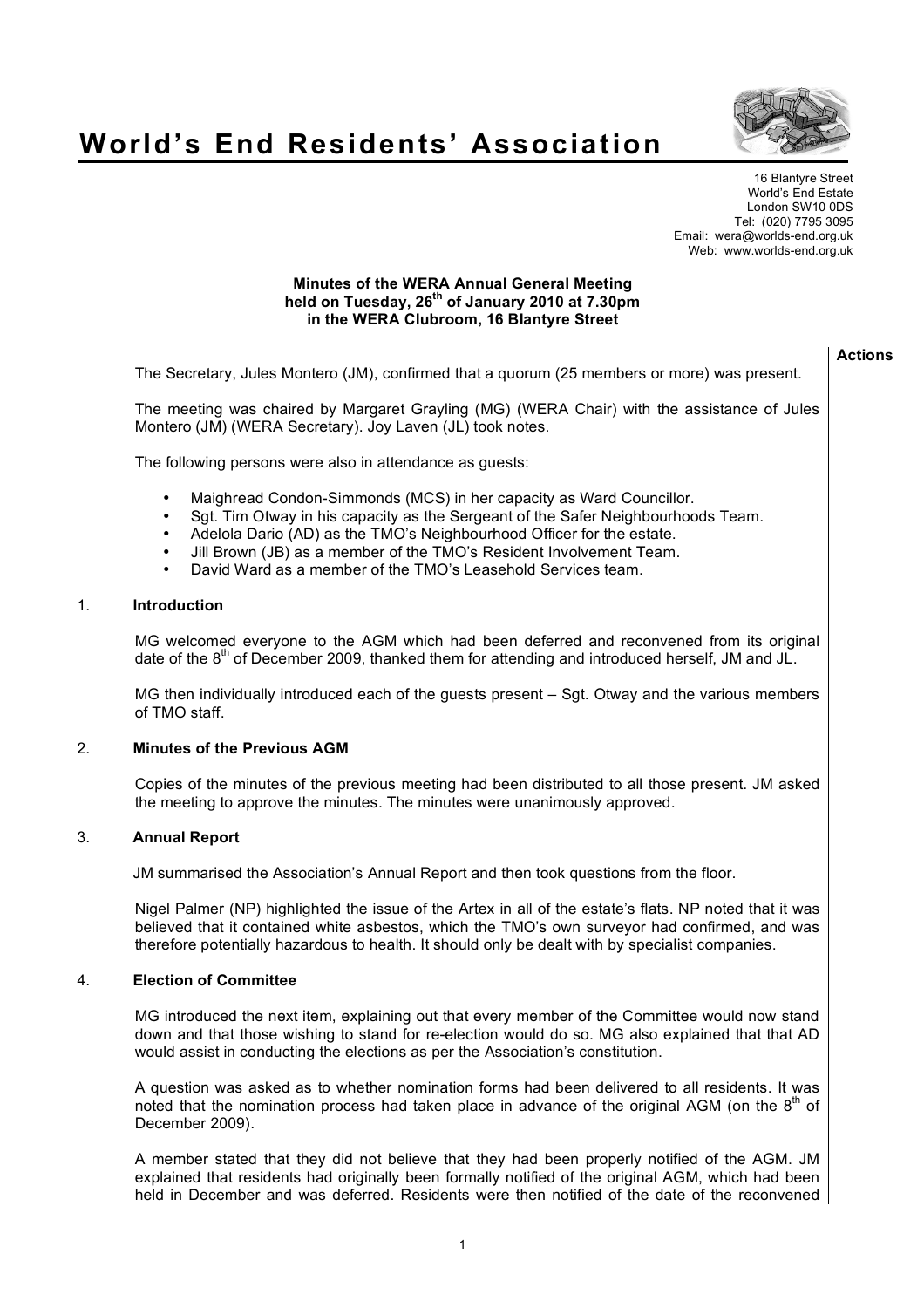meeting. It was confirmed that notices for the reconvened meeting were delivered to the block in which the member resided – Dartrey Tower.

To speed up the election process it was agreed that a simple show of hands would suffice. As long as votes objecting to a nomination were clearly in the minority the nominee would be elected.

The following nominations where considered by the meeting:

Margaret Grayling for the position of Chair. Elected with no objections.

Jules Montero for the position of Secretary. Elected with no objections.

Joy Laven for the position of Treasurer. Elected with no objections.

Monica Boholst for the position of member of the Committee. Elected with no objections.

Maggie Byrne for the position of member of the Committee. Elected with no objections.

Caroline Fairchild for the position of member of the Committee. Elected with no objections.

Eryl Humphrey Jones for the position of member of the Committee. Elected with no objections.

Marye Kenton for the position of member of the Committee. Elected with no objections.

Barbara Ofori-Boateng for the position of member of the Committee. Elected with no objections.

Nigel Palmer for the position of member of the Committee. Elected with no objections.

John Park for the position of member of the Committee. Elected with no objections.

Two nominations were considered in the absence of the nominees:

Jose Rioseco for the position of member of the Committee. Elected with no objections.

Joanna McDermott for the position of member of the Committee. Elected with 1 objection.

Those elected were congratulated. The meeting was then handed back to MG.

#### 5. **Subscription**

JM proposed that the Association's existing membership fee – that membership was free – remain in place. The proposal was seconded by MG. A vote was taken on the proposal. The resolution was passed. **Membership of WERA shall remain free.**

#### 6. **Upcoming Meetings / Open Discussion**

Residents raised issues and/or asked questions in regards to the following items:

- Whether tenants were to be compensated for the recent and prolonged loss of heating.
- The long waits often experienced whilst contacting the TMO's Customer Service Centre on the TMO's Freephone number.
- The cost of works carried out by TMO contractors the resident cited a specific incident where they had been able to carry out repair work to damage in a communal area caused by a guest at a fraction of the price quoted by the TMO's contractors.
- The quality of work carried out by TMO contractors several residents provided details of individual repairs of very poor quality.
- The fact that the Blantyre Centre was often closed during its "opening hours" and that even when open, staff members were often absent.